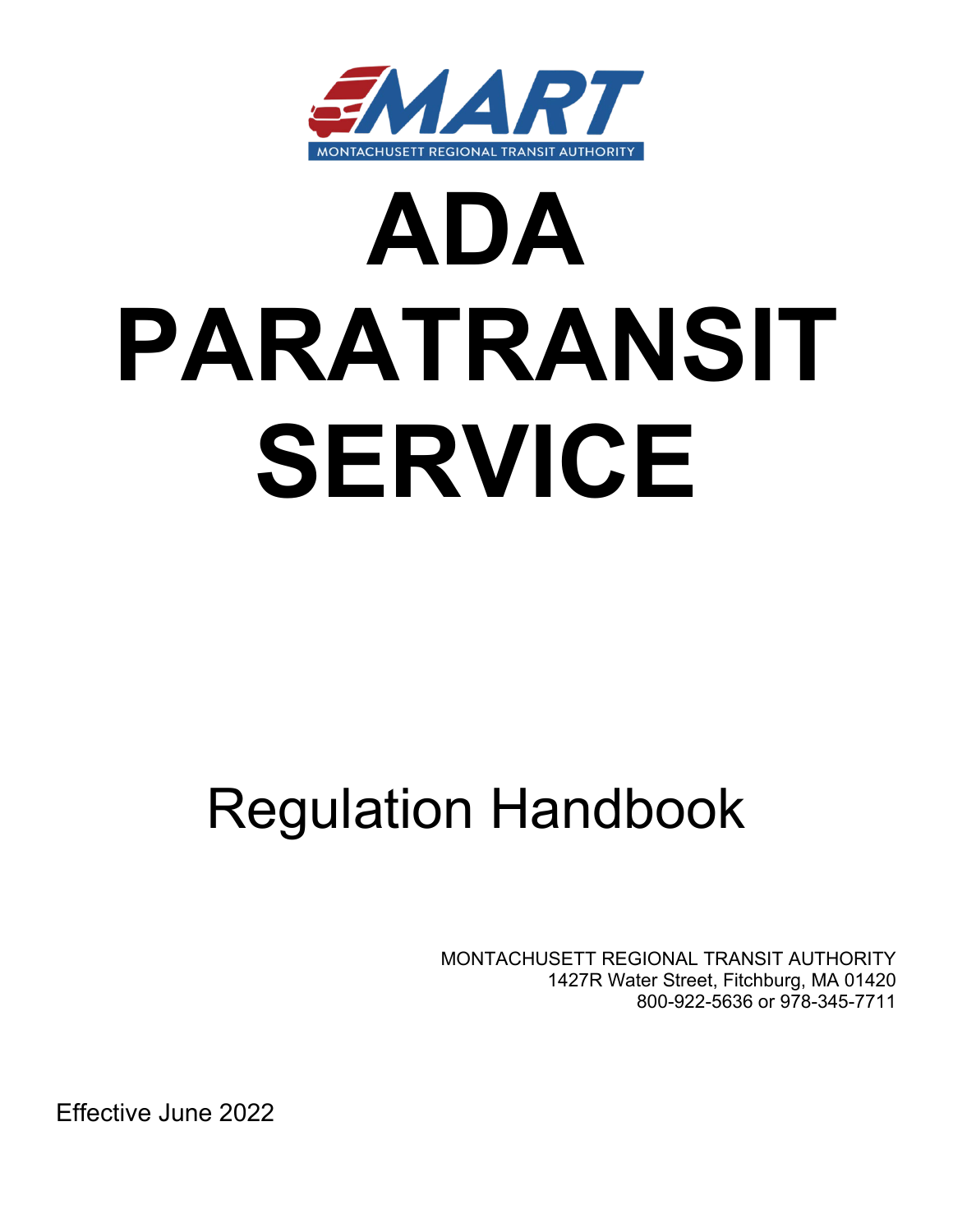# Welcome to MART's ADA Paratransit Transportation

Your application has been processed by MART and you have been determined ADA eligible. Your ADA Application/Certification is enclosed. Please retain for your records as you will need this certification if you plan to apply for ADA services out of the MART area. Please call MART if you would like to obtain a half-fare accessible bus service pass and one will be sent to you.

Visitors to the MART area who represent themselves to be transportation disabled and present proof of legal residence will be presumed eligible and will receive 21 days of service during any 365 day period beginning with the first day of use. If an individual has been certified as "ADA Paratransit Eligible" by another public entity, that certification will be honored for 21 days of service during any 365 day period beginning with the first day of use. All visitor applications will be processed within 1 day of receipt.

# **To schedule your ride call: 978-345-7711 or 1-800-922-5636**

**Monday through Friday 8:30 a.m. to 4:30 p.m.**

**For TDD service call 1-800-789-0577**

**Information about MART services is available in accessible formats upon request.**

# **Please have the following information ready...**



- **Date of trip**
- **Appointment time/Return time**
- **Exact Address and Entrance**
- **Personal Care Attendant (PCA)/Escort**
	- **Any special mobility aids utilized**
	- **If you need a lift to board the vehicle**

**TRIPS WILL NOT BE SCHEDULED WITHOUT COMPLETE INFORMATION.**

**Trips must be called in before 4:30 p.m. for service the next day. Trips may be scheduled up to four weeks in advance. There are no trip purpose restrictions or restrictions on the number of round trips allowed per individual per day.**

MART's Customer Service Representative will inform you of your pick-up time. Due to the combining of rides a vehicle will pick you up within 20 minutes of your pick-up time. Please be ready and waiting at your given pickup time.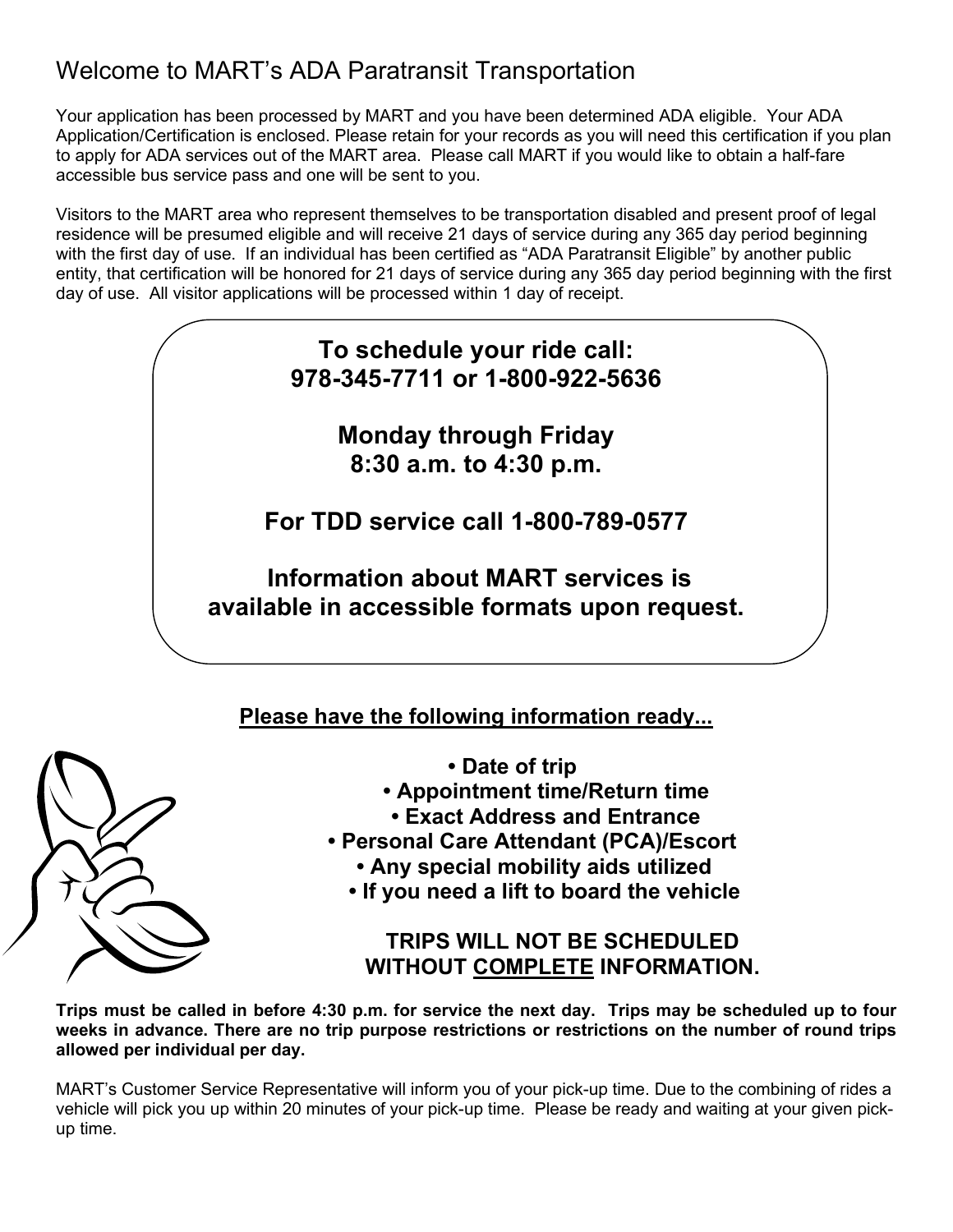•You must be ready to exit the building at the specific door or exit that you scheduled when the vehicle arrives. The driver will sound the horn and **will not** wait more than **5 minutes** after your scheduled pick up time. You could be on the vehicle up to 75 minutes locally and up to 120 minutes Intercity (Fitchburg/Leominster to Gardner and vice versa) on trips without an appointment time.

•The driver will collect the fare when you board the vehicle if you do not have your fare you will not be transported. If you do not have the fare on your return trip you will be returned home, but it will be considered a violation of MART policy and you will have to pay the fare on your next scheduled ride.

• Drivers may accept more than the required fare at your request. MART will attempt to return any change minus a processing fee. MART cannot guarantee that change will be returned.

• If you do not call and you are not ready when our vehicle arrives, you will be considered a **No Show. You will receive a warning or suspension letter.** 

•If an appointment runs late **call MART at least 30 minutes** before your return time. If you are ready early call MART and we will attempt to pick you up earlier.

•Notify MART of cancellation at least 30 minutes before the scheduled trips. Same day changes **will not** be accommodated.

### **FOR YOUR SAFETY...**

- All passengers are to wear a mask when riding on a MART vehicle.
- Drivers will properly secure all wheelchairs.
- All passengers are to wear seat belts while riding on a MART vehicle.
- All service is provided on a curb-to-curb basis. However, to meet the origin to destination service requirement, door to door service will be provided to those individuals who need assistance beyond the curb due to their disability. Please let the Front Office Staff know if you will need door to door service so that they can mark your record appropriately.
- Drivers will provide assistance to passengers on and off the vehicle. Drivers will not carry any packages or equipment. MART does not pull into private driveways.
- Carry on packages are limited to the number of bags or articles an individual can carry onto the vehicle with his/her fare in hand and which do not disrupt normal entrance onto the vehicle or payment of fare.
- No eating, drinking or smoking on vehicles.
- Behaviors or acts that damage MART property, endanger the safe operation of the vehicle or other passengers or create a public nuisance will not be tolerated. Passengers may be asked to leave the vehicle in these cases.
- Children age five and under must be accompanied by a responsible adult.
- Children who weigh forty pounds or less, regardless of age must ride in an approved car seat and children under five who weigh more than forty pounds must ride in an approved booster seat. Children with a medical certification that states an inability to use any child restraint device are exempt. Any medical certification must be reviewed by MART before service is required.
- Children ages six to eight and who are under 4'9" must ride in an approved booster seat.
- Car seat and Booster must be provided by the passenger.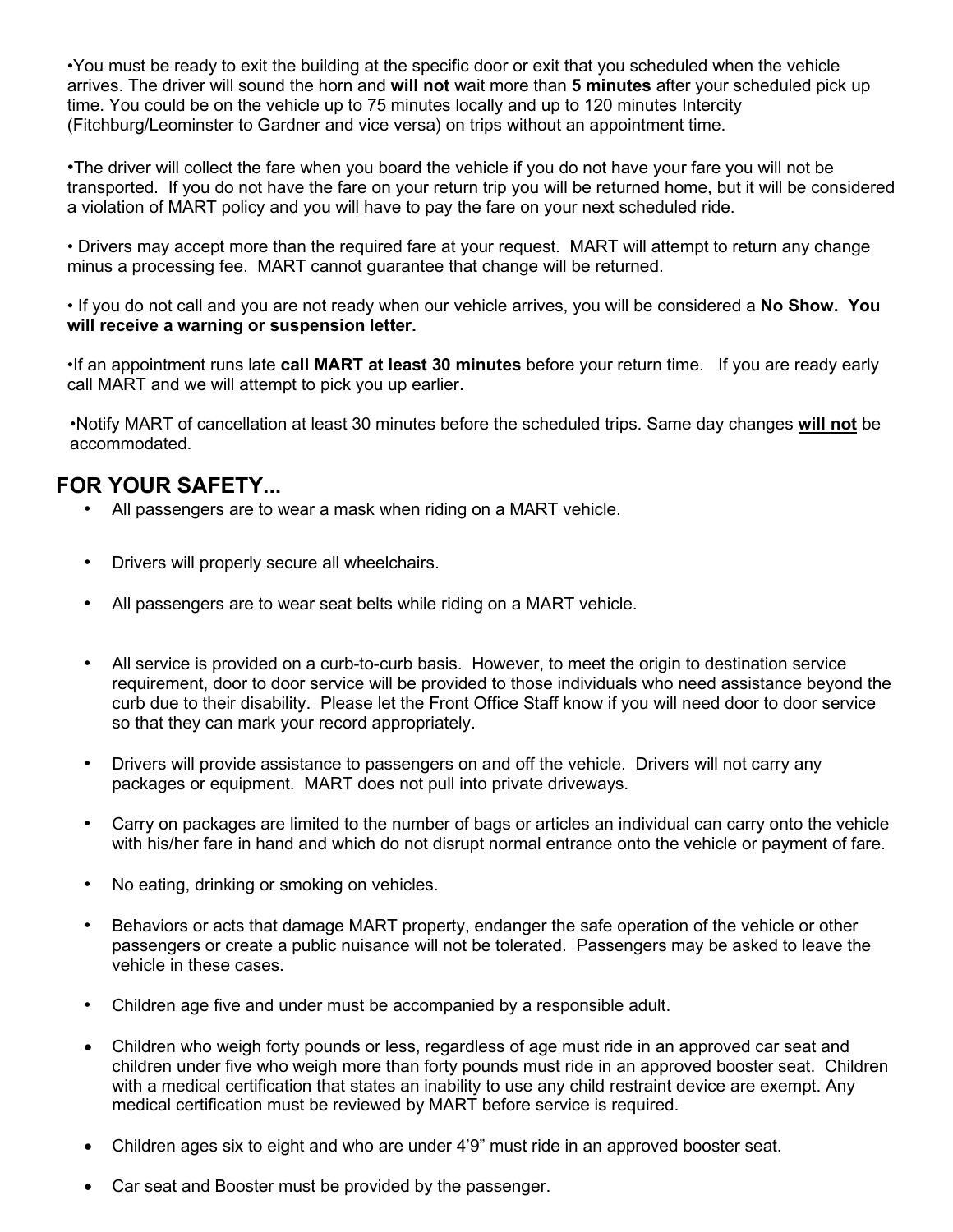## Tickets may be purchased at MART in lieu of cash fares. Exact fare is required, driver is not allowed to make change. Escorts pay same fare as rider. Personal Care Attendants ride free.

| <b>SERVICE AREA</b>                                         | <b>HOURS OF SERVICE</b>                                                                    |                    | <b>COST</b>     |
|-------------------------------------------------------------|--------------------------------------------------------------------------------------------|--------------------|-----------------|
|                                                             | <b>MONDAY-FRIDAY</b>                                                                       | <b>SATURDAY</b>    |                 |
| Fitchburg/Leominster/Lunenburg/Lancaster                    | 5:00 am to 7:30 pm                                                                         | 9:00 am to 6:30pm  | \$2.00 per trip |
| Westminster TO Fitchburg/Leominster/<br>Lunenburg/Lancaster | 6:00am to 7:15pm                                                                           | <b>NO SERVICE</b>  | \$2.00 per trip |
| Fitchburg/Leominster/ Lunenburg/Lancaster TO<br>Westminster | 6:00am to 7:15pm                                                                           | <b>NO SERVICE</b>  | \$2.00 per trip |
| Gardner                                                     | 6:00 am to 6:30 pm                                                                         | 9:00 am to 5:00 pm | \$2.00 per trip |
| Gardner TO Fitchburg/Leominster/<br>Lunenburg/Lancaster     | 6:00am to 7:15pm                                                                           | <b>NO SERVICE</b>  | \$4.00 per trip |
| Fitchburg/Leominster/ Lunenburg/Lancaster TO<br>Gardner     | 6:00am to 7:15pm                                                                           | <b>NO SERVICE</b>  | \$4.00 per trip |
| Westminster                                                 | 6:00 am to 4:30 pm                                                                         | <b>NO SERVICE</b>  | \$2.00 per trip |
| <b>Westminster to/from Gardner</b>                          | 6:00am to 7:15pm                                                                           | <b>NO SERVICE</b>  | \$2.00 per trip |
| Winchendon to/from Gardner/Templeton                        | 6:00 am to 9:00 am<br>$and**$<br>11:30 am to 4:00 pm<br>**No Service 9:00 am to 11:30 am** | <b>NO SERVICE</b>  | \$4.00 per trip |
| Winchendon                                                  | 6:00 am to 9:00 am<br>$and**$<br>11:30 am to 4:00 pm<br>**No Service 9:00 am to 11:30 am** | <b>NO SERVICE</b>  | \$2.00 per trip |
| <b>Templeton to/From Athol</b>                              | 5:30 am- 6:30 pm                                                                           | <b>NO SERVICE</b>  | \$4.00 per trip |
| <b>Templeton to/from Gardner</b>                            | 5:30 am- 6:30 pm                                                                           | <b>NO SERVICE</b>  | \$4.00 per trip |
| <b>Templeton to Phillipston</b>                             | 5:30 am- 6:30 pm                                                                           | <b>NO SERVICE</b>  | \$4.00 per trip |
| <b>Templeton</b>                                            | 5:30 am- 6:30 pm                                                                           | <b>NO SERVICE</b>  | \$2.00 per trip |
| <b>Athol to Gardner</b>                                     | 5:30 am- 6:30 pm                                                                           | <b>NO SERVICE</b>  | \$4.00 per trip |
| <b>Gardner to Athol</b>                                     | 5:30 am- 6:30 pm                                                                           | <b>NO SERVICE</b>  | \$4.00 per trip |
| Athol to/from Athol/Orange                                  | 5:30 am- 6:30 pm                                                                           | <b>NO SERVICE</b>  | \$1.50 per trip |
| <b>Phillipston to Templeton</b>                             | 5:30 am- 6:30 pm                                                                           | <b>NO SERVICE</b>  | \$4.00 per trip |
| <b>Phillipston to/from Gardner</b>                          | 5:30 am- 6:30 pm                                                                           | <b>NO SERVICE</b>  | \$4.00 per trip |
| Phillipston to/From Athol                                   | 5:30 am- 6:30 pm                                                                           | <b>NO SERVICE</b>  | \$4.00 per trip |
| Phillipston                                                 | 5:30 am- 6:30 pm                                                                           | <b>NO SERVICE</b>  | \$2.00 per trip |

**THERE IS NO SERVICE ON SUNDAYS, NEW YEARS DAY, MARTIN LUTHER KING DAY, PRESIDENTS DAY, PATRIOTS DAY, MEMORIAL DAY, JUNETEENTH DAY, INDEPENDENCE DAY, LABOR DAY, COLUMBUS DAY, VETERANS DAY, THANKSGIVING AND CHRISTMAS**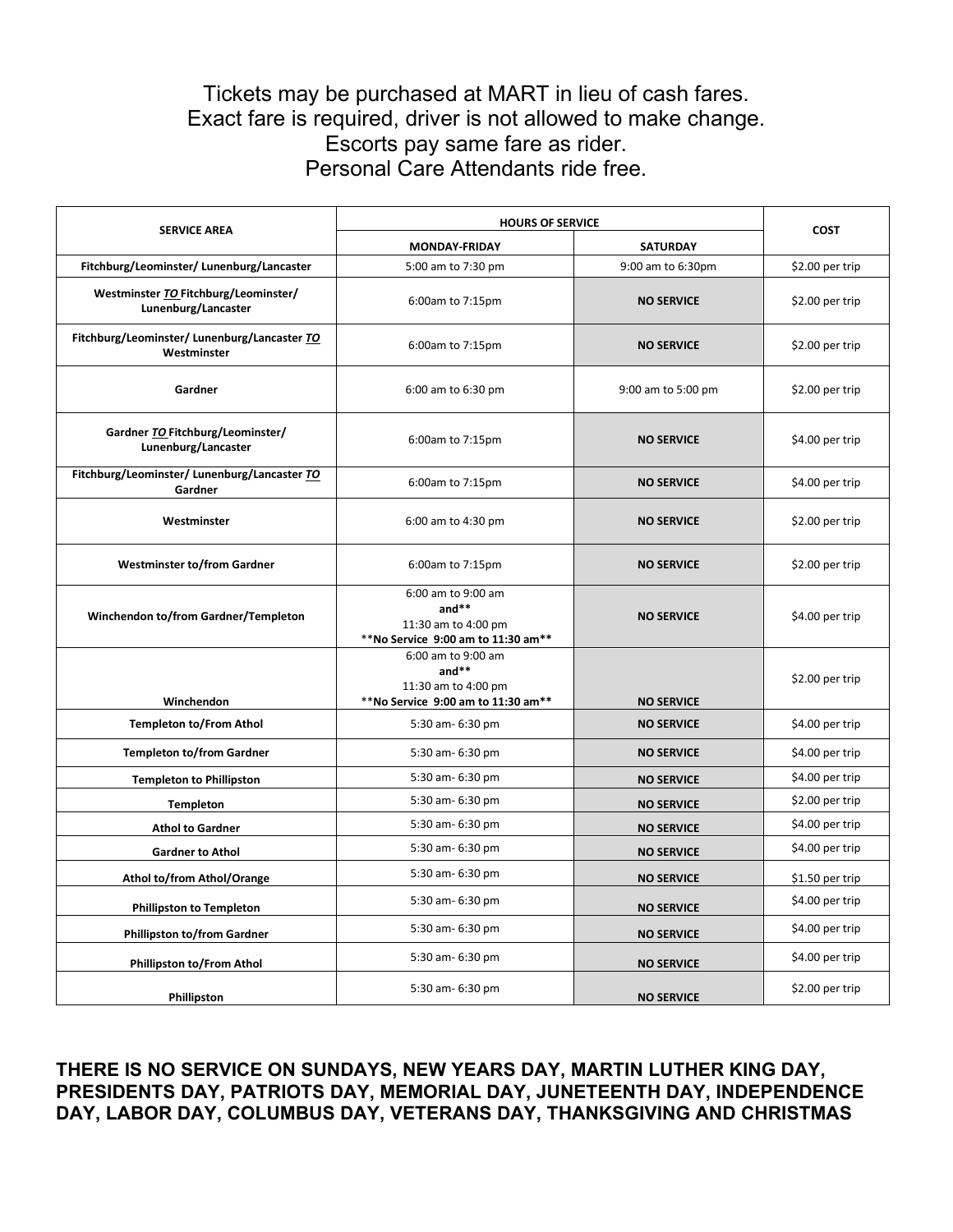On Sundays or Holidays MART will have an answering machine operating between 8:00 a.m. and 5:00 p.m. To request a trip for next day service call 978-345-7711 or 1-800-922-5636 press 5 and leave your name, telephone number, the time transportation is requested, your address, and your destination. MART will automatically schedule your trip for you. **Please call to confirm your trip**. To report a problem with your service call 978-345-7711 or 1-800-922-5636 and press 1 or mail to MART at 1427R Water St., Fitchburg, MA 01420.

#### **VIOLATIONS OF ANY OF THE ABOVE RULES WILL RESULT IN A WRITTEN WARNING OR SUSPENSION.**

#### **PENALTY FOR VIOLATIONS:**

Please note frequency of use will be considered when determining a pattern or practice of no shows. Excessive violations may or may not exceed 15% of the total trips taken in a three (3) month rolling period. Passengers with excessive no shows will be subject to sanctions as described below.

First No Show——— Written Warning

Second No Show——— Written Warning

Subsequent No Shows———Phone Call/Written Warning

\*\*\* If number of violations is above 15% of the average number of monthly trips, for a three (3) month rolling period and establishes a clear pattern or practice of no shows, a three day suspension will be issued. A pattern or practice involves intentional, repeated or regular no shows.

Example: Rider takes an average of 25 trips per a month multiply it by 15% to find the number of written warnings that can be received before a client receives a suspension notice. 25\*15%=3.75, rider will receive 4 warnings before being issued a suspension. Example of establishing a clear pattern of no shows but not limited to, rider is a no show every Monday for rider or rider is no show every day after a Holiday.

After a three day suspension the process of written warnings will begin again. At that point violations that go beyond 15% of the average number of monthly trips will result in a seven day suspension. The process will repeat itself for ten and fifteen day successive suspension periods.

FIRST and SECOND OFFENSE – You will be notified in writing of the violation. The written notification will appraise you of your ability to invoke the appeal procedure established by MART. An appeal form will be attached to each warning letter. (Refer to appeal process on next page.)

SUBSEQUENT OFFENSE – MART will call you and you will be notified in writing of the pending suspension. The suspension will be effective 30 calendar days from the date of the letter. A passenger will be able to use the service during these 30 calendar days before the suspension begins. The written notification will include the offense, the date of the offense, the effective date of the suspension, the length of the suspension, and the appeal process to be followed. An appeal form will be attached to each warning letter. (Refer to appeal process on next page)

#### ALL VIOLATIONS REMAIN ON RECORD FOR THREE MONTHS

APPEALS – Any warning or suspension may be appealed through the administrative procedure established by MART and which is a part of this program description. In the case of a suspension, individuals may use the MART service once their appeal is received in the MART office and they may continue using the service until the appeal process is complete. Appeals should be addressed to the Administrator, MART, 1427R Water St., Fitchburg, MA 01420.